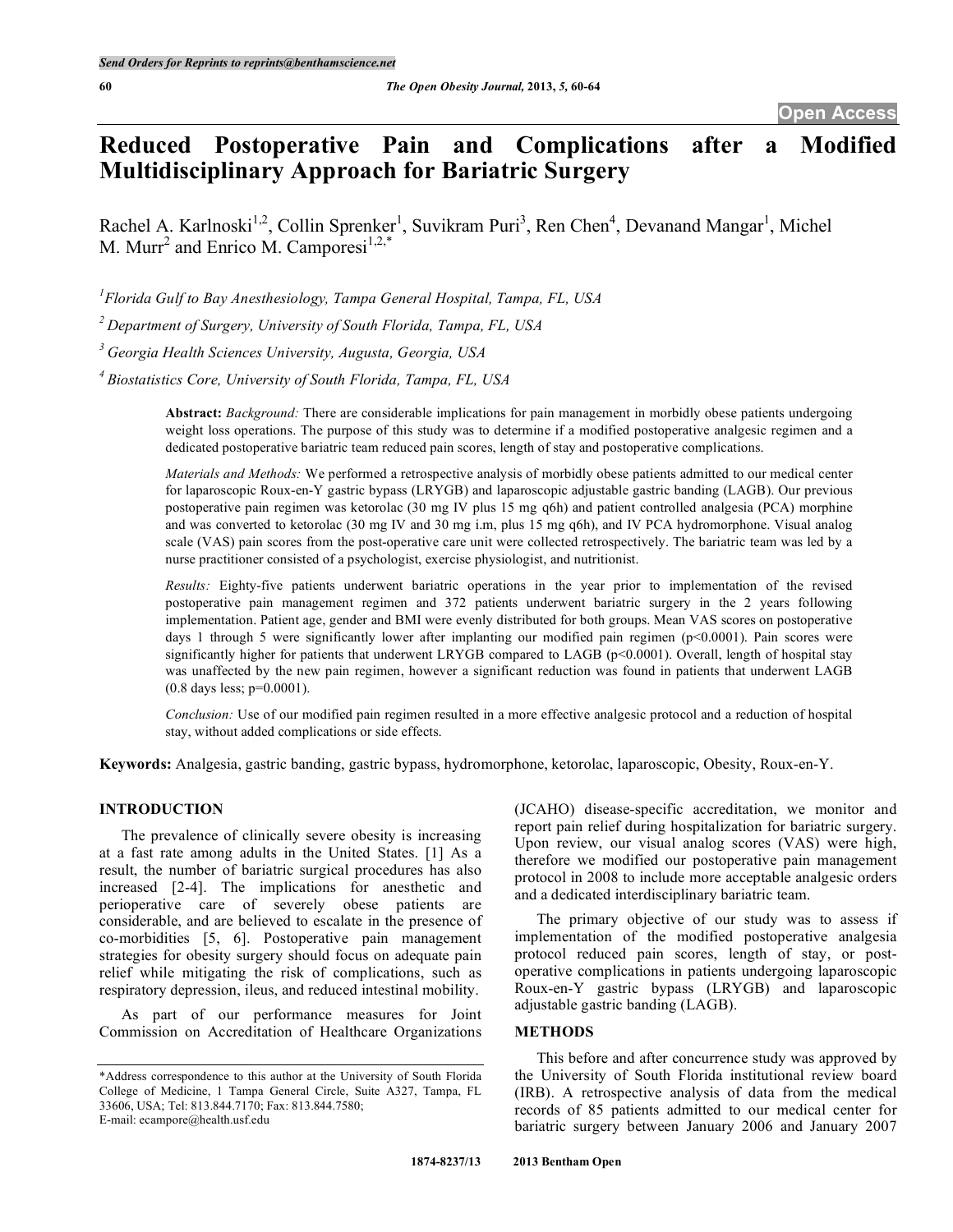and 372 patients admitted between January 2008 and January 2010 was completed. Patients admitted between 2008 and 2010 were given a modified postoperative pain regimen. We also implemented an interdisciplinary bariatric team in 2008, directed by an Advanced Registered Nurse Practitioner, comprising of a dedicated bariatric psychologist, exercise physiologist and a bariatric nutritionist [7]. The main outcome of the study was to assess pain up to five days postoperatively.

Our clinical database was used to select patients with procedure codes for laparoscopic Roux-en Y gastric bypass (44.38) and laparoscopic adjustable gastric banding (44.95) with a body mass index (BMI) of 40 kg/m<sup>2</sup> or greater. All procedures were primary laparoscopic cases and all were performed the same surgeon (MM). Revisions and open cases were excluded. Surgical techniques were unchanged after the modified pain regimen including: type of stapler used for bypass, number of trocars, size of trocars, and types of trocars.

Anesthesia: Anesthetic management was provided by members of our anesthesiology staff for all preoperative, intraoperative, and postoperative care. Standard general anesthesia with desflurane, 2 mg Versed and a dexmedetomidine drip started at 0.5 to1.0 microgram per kilogram and maintained at 0.25 to 0.5 microgram per kilogram per hour was utilized in all cases. After administration of propofol, ventilation was assured, cricoid pressure applied and succinylcholine administered. If the airway was not visualized, intubation was performed with fiberoptic endoscopy. All patients received an oral gastric tube after induction, radial artery catheterization for continuous blood pressure monitoring, and a central venous catheter line for postoperative blood draws and intravenous access. Narcotics were avoided until the patient was extubated. Patients were extubated after they demonstrated adequate respiratory drive, respiratory muscle strength, cough reflex to clear secretions, laryngeal function and clearance of sedative, neuromuscular blocking medications. In addition patients were kept intubated until adequate tidal volume, respiratory rate, and a negative inspiratory force >- 25 cmH<sub>2</sub>O were observed.

Pain Control: As a pain management strategy, all patients received preoperative education, counseling and routine postoperative monitoring. The postoperative pain order-set from January 2006 to January 2007 was a single dose of ketorolac 30 mg intravenous (IV) in the post-anesthesia care unit (PACU) followed by 15 mg IV every 6 hours for 24 hours (four-15mg doses total). In addition, patient controlled analgesia (PCA) with intravenous morphine at a demand dose of 1-2 mg per 10 minutes with a maximum of 6 mg per hour and no basal rate was utilized. In January 2008, our postoperative pain management orders were modified to include a standing dose of ketorolac 60 mg in the post anesthesia care unit (30 mg IV*.* plus 30 mg *i.m.*), then 15 mg IV every 6 hours for 24 hours (four-15mg doses total) and IV PCA with hydromorphone at a demand dose of 0.2 mg per 10 minutes with a maximum of 1.2 mg per hour, but no basal rate.

Role of interdisciplinary bariatric team: The interdisciplinary bariatric team was developed, parallel to the modified analgesic regimen, to work alongside the surgical team and the nursing staff in the care of the bariatric patient. The psychologist preoperatively assessed the patient with motivational interviewing to determine the patient's wellbeing and willingness to participate in postoperative treatment and documented incidences of depression, anxiety, or body image disorders. Postoperatively the psychologist followed up with the patients to counsel to support a sustainable weight loss program. The bariatric nutritionist assessed the patient's nutritional status and aided in preoperative and postoperative patient education, counseling, and meal planning. The exercise physiologist assessed the patient's physical ability preoperatively and helped design a sustaining exercise program postoperatively.

The parameters that were evaluated before and after the implementation of the modified analgesic protocol included: procedure type, length of stay, co-morbid diseases, postoperative complications, and assessment of pain. The quality of postoperative analgesia was based on a visual analog scale (VAS) 10 centimeter line (where  $0 =$  no pain, and 10= unbearable pain), and was averaged each day to generate a daily VAS score. The VAS scores were recorded as standard of care by the nurses every 4 hours starting in the PACU and continuing until the patient was discharged from the hospital. Pain was assessed while the patients were resting.

Postoperative complications were recorded based upon occurrence, not severity (Table **1**). The postoperative complications evaluated were surgical wound infection and postoperative ileus defined by the surgical team as: prolonged return of gastrointestinal movements, longer than 24 hours, accompanied by nausea and vomiting.

All data were analyzed to represent outcomes before and after the implementation of the modified pain protocol. Data were analyzed using Software or Predictive Analytics 17.0 (SPSS Inc, IL). Categorical variables were analyzed using either Chi-square or Fisher Exact tests. Patient demographics were summarized using conventional descriptive statistics. To evaluate if age or BMI correlated to increased length of stay, a multivariable linear regression model was used. Results are expressed as mean (SD) (medians for nonparametric) for continuous variables and as frequencies and percentages for categorical variables. A  $p$  value of  $\leq 0.05$ was considered statistically significant.

#### **RESULTS**

Eighty-five patients underwent bariatric operations in the year prior to the implementation of the new postoperative pain management regimen. Three hundred seventy-two patients underwent bariatric surgery in the 2 years after and received the modified pain management regimen. Patient age, gender and BMI were evenly distributed for both groups (Table **1**). The patient population before our modified pain management strategy had a higher incidence of obstructive sleep apnea, diabetes, and hypertension (Table **1**). Of the two surgical procedures included in the analysis, LRYGB was the most common comprising 72.9 % and 77.7% of all cases before and after the modified regimen respectively. There was no significant difference in the percentage of LRYGB and LAGB procedures between the before and after group (Table 1)  $(p = 0.3495)$ . The group of patients evaluated following the modified pain regimen postoperatively showed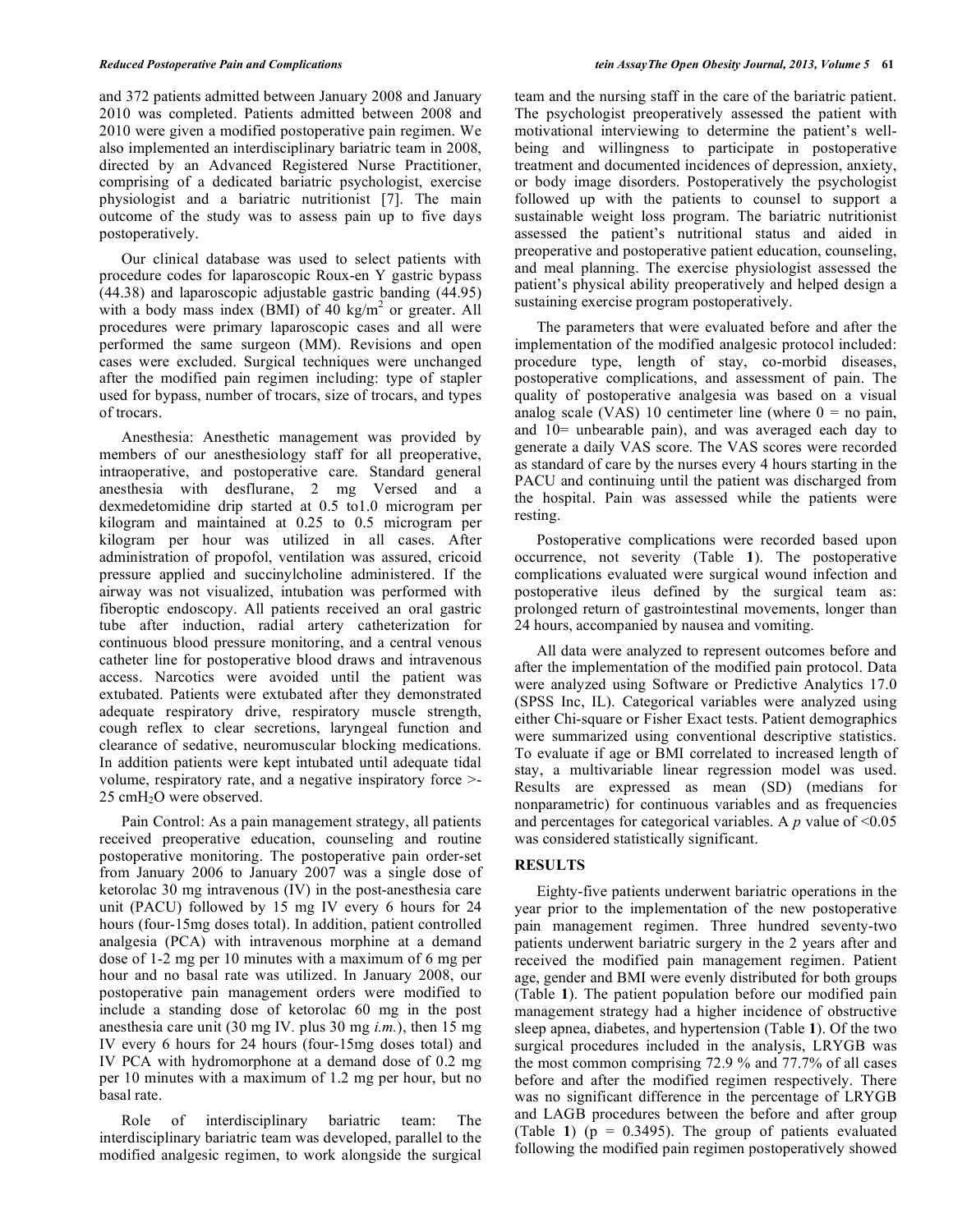|                                      | <b>Before</b> | After      | P-Value  |
|--------------------------------------|---------------|------------|----------|
| Number of Subjects                   | 85            | 372        |          |
| Gender (male/female)                 | 15/70         | 70/302     | 0.8025   |
| Age (yr) mean $(SD)$                 | 46.5(11.2)    | 46.6(12)   | 0.9584   |
| BMI $(kg/m2)$ mean (SD)              | 47.9(7.2)     | 49.2(8.8)  | 0.1976   |
| Length of Hospital Stay mean (SD)    | 3.6(3.3)      | 3.3(4.2)   | 0.5166   |
| <b>Surgery Type</b>                  |               |            |          |
| Laparoscopic Roux-en-Y [n (%)]       | 62(72.9)      | 289 (77.7) | 0.3495   |
| Laparoscopic Gastric Banding [n (%)] | 23(27.1)      | 83 (22.3)  |          |
| <b>Pre-operative Co Morbidities</b>  |               |            |          |
| Diabetes Mellitus [n $(\%)$ ]        | 33 (38.8)     | 80(21.5)   | 0.001    |
| Hypertension $[n (\%)]$              | 48 (56.5)     | 121(32.5)  | < 0.0001 |
| Sleep Apnea $[n (\%)]$               | 37(43.5)      | 106(28.5)  | 0.007    |
| <b>Post-Operative Complications</b>  |               |            |          |
| Wound Infection $[n (%)]$            | 6(7.1)        | 5(1.3)     | 0.0019   |
| Ileus $[n (%)]$                      | 4(4.7)        | 2(0.5)     | 0.0124   |

P values of <0.05 are considered statistically significant based upon the Chi-square test or Fisher's exact test. BMI=Body Mass Index

significant reductions in wound infection and postoperative ileus (Table **1**).

# **POSTOPERATIVE PAIN**

Mean VAS scores significantly decreased on postoperative days 1 through 5 after implementing our modified pain regimen (Fig. **1**). Compared with the old group, the average VAS score during the 5 days post operation was 3.27 lower with the modified regimen (p<0.001). When stratified by procedure type, VAS scores were significantly lower following the modified pain regimen for both LRYGB and LAGB (p <0.0001 and p <0.0001 respectively). When comparing females to males within the groups, it was found that on average the VAS score on five day follow up was higher in females compared to males, but not statistically significant (p=0.059). In addition, older patients had lower VAS scores when compared to younger patients (p=0.003). As expected, patients who underwent LRYGB group had significantly higher VAS scores when compared with patients that underwent LAGB (p<0.0001). Those with and without the comorbidities listed in Table **1**, both before and after the pain management modification, did not differ in their VAS score response to pain.

## **LENGTH OF STAY**

Overall, there were no differences in length of hospital stay (LOS) before and after our modified pain regimen  $(p=0.634)$ . When stratified by procedure type however, a significant reduction in LOS for patients that underwent LAGB (0.8 days less; p=0.0001) after implementing our pain regimen. For both types of surgery, older patients tend to stay longer than younger patients (0.08 days and 0.03 days longer,  $p<0.0001$  and  $p=0.0011$  for LRYGB and LAGB

respectively). Patients with higher BMIs stayed 0.05 days longer when undergoing LRYGB (p=0.002), but no relationship between BMI and LOS was found with LAGB procedures. Females that underwent LAGB had a LOS of 1.11 days less than males (p<0.0001), but no differences in LOS for LRYGB procedures were found.

#### **DISCUSSION**

Bariatric surgery is widely performed to achieve sustained weight loss in severely obese patients. One of the most common complications after laparoscopic bariatric surgery is severe pain. Our data revealed that our earlier analgesic regimen in this patient population was not sufficient to properly control postoperative pain. However, after implementing our modified pain regimen, VAS scores significantly reduced from 6 to 3 on post-operative day 3 (Fig. **1**).

With the advent of Hospital Consumer Assessment of Health Provider and Systems (HCAHPS®) surveys, an increased effort to improve the quality of patient care is pertinent. The results of this study support the benefits of the modified bariatric protocol implemented at our facility parallel to a modified pain regimen. This multidisciplinary approach focused on a sustainable protocol that addressed comprehensive medical criteria such as psychological wellbeing, specific comorbidities, diet and exercise for weight loss surgery. After adopting these techniques our patients not only experienced a significant reduction in postoperative pain but also postoperative complications and length of stay.

The complications that were reduced in this study were postoperative ileus and wound infection. Length of stay in LAGB patients was also reduced after our bariatric protocol. Although this is likely unrelated to the type of analgesics given, we hypothesize the implementations of the dedicated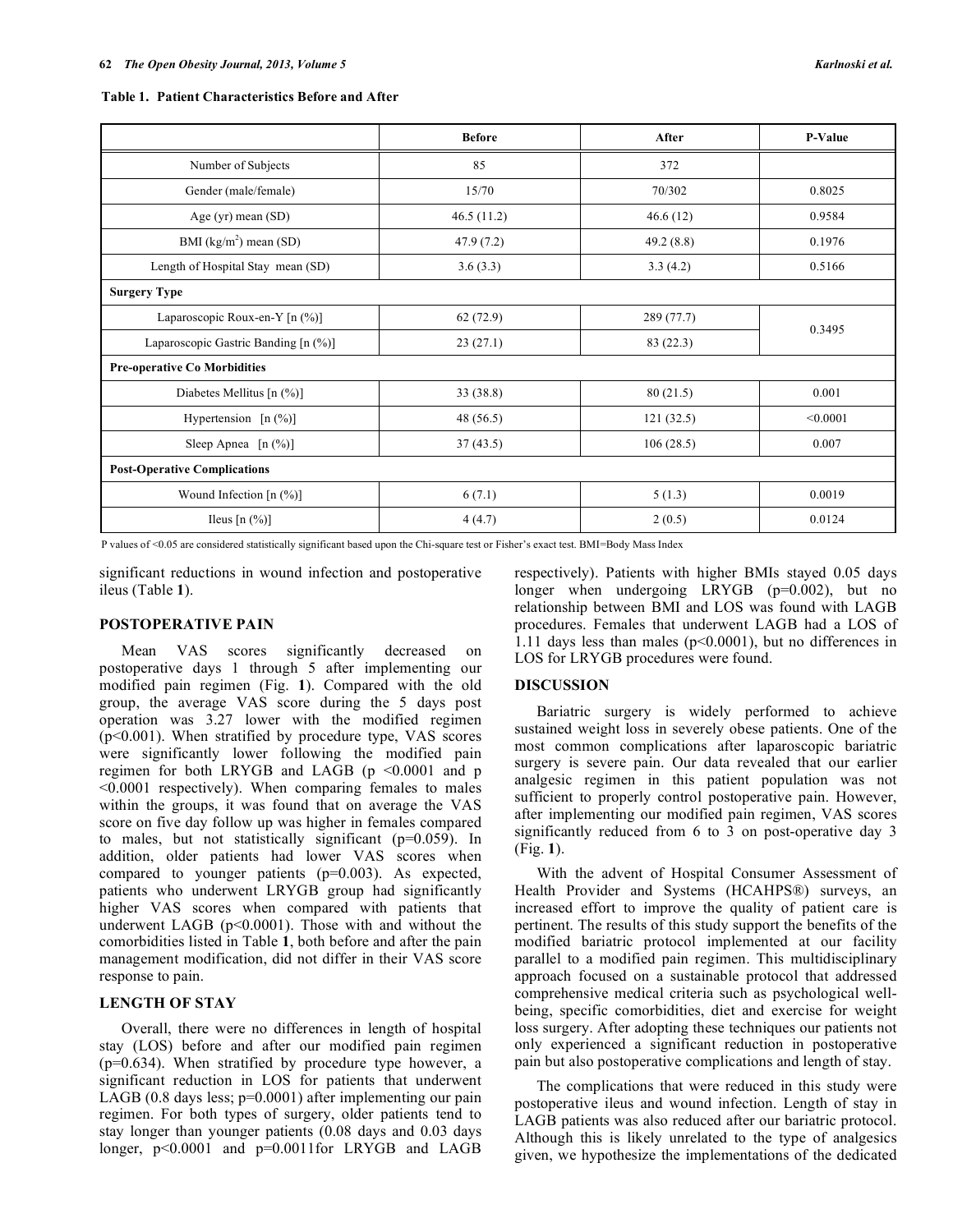

**Fig. (1).** Average Daily VAS Score Before and After Implementation of the Revised Pain Management Strategy. Data are presented as mean (SD). \*P values of <0.05 are considered statistically significant based upon the Wilcoxon sign rank test.

bariatric team contributed to the reduction of these complications and length of hospital stay due to increased mobility and daily activities promoted by the bariatric team.

There is a need for more research that examines the effect of markedly increased adiposity on analgesic drug requirements. Fear of overdosing pain medications may lead to insufficient pain management in the obese population. The physiological changes produced by obesity can markedly affect the pharmacokinetics of anesthetic drugs, and severe adverse events can occur if drug dosing is based only on the actual body weight [8, 9]. Drug distribution is dependent on permeability between tissues (between blood and tissues in particular), blood flow and perfusion rate of the tissue and the ability of the drug to bind plasma proteins and tissue [9]. Furthermore, bypass of the acidic environment of the stomach added to a dramatic loss of body mass may affect drug absorption in LRYGB patients [10].

Madan and colleagues [11] used a postoperative pain management strategy following LRYGB procedures that involved a dosing regimen of ketorolac that was similar to our modified regimen and double the amount of our previous regimen, as well as morphine sulphate 2 mg every 2 hours as needed. Using postoperative opiate consumption as the primary measurement, they concluded that patients experience better pain relief with ketorolac than with morphine. In addition, the authors emphasized the importance of treating the psychological component of pain by providing preoperative education and counseling and postoperative reassurance [11]. Their study did not use any direct methods to measure the amount of pain; such as a visual analog scale. They state it is possible their patients may have had a higher amount of pain due to their minimal narcotic use.

Weingarten and colleagues performed a retrospective study to identify preoperative patient factors associated with greater postoperative opioid use in patients undergoing laparoscopic bariatric surgery [12]. This study reviewed 384 consecutive patients who underwent laparoscopic bariatric surgery from January 2000 to December 2006. Patient characteristics included demographic and socioeconomic variables, tobacco or psychotropic medications use at the time of surgery and previous psychiatric hospitalization. The study concluded that patients undergoing laparoscopic bariatric surgery, who are younger, male, and who had been previously hospitalized for psychiatric disorders use more opioids in the first 48 postoperative hours. Our study showed similar VAS scores for younger patients, however differs in VAS scores of female patients which were similar to male counterparts in our study.

This study has several limitations. First, the data were collected retrospectively and depend on the accuracy of the medical record. Because this study had a before-and-after design, it is limited by confounding factors related to changes in environmental variables, such as increased experience and fine-tuning of the surgeon's skills, increased patient size, variability in preoperative co-morbidities, changes in clinical management, and quality improvement measures of a dedicated postoperative team which was following daily the progress for our obese patients. There is also the possibility that increased awareness about patient satisfaction and postoperative pain could have lead to improved medical practice.

## **CONCLUSION**

The rapid advancement of bariatric surgery has led to successful outcomes in weight loss but decreasing patients'